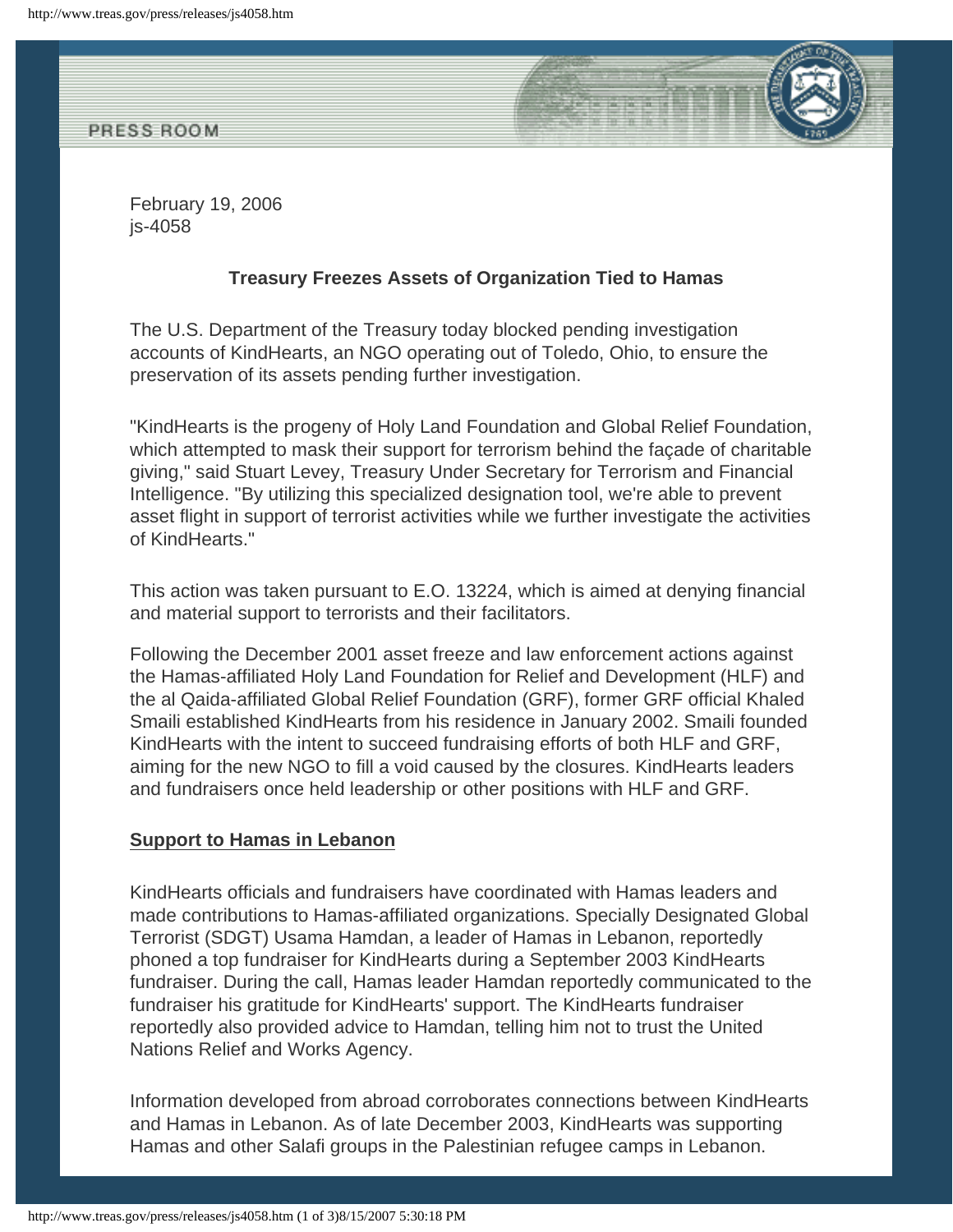Haytham Fawri was identified as a KindHearts official who reportedly collected funds and sent them to Hamas and other Salafi groups. Haytham Fawri is believed to be a reference to Haytham Maghawri, who has served as KindHearts' manager in Lebanon, and is one of a number of HLF officials indicted by a federal grand jury in Dallas, Texas on charges of providing material support to Hamas. From 1998 - 2000, during his tenure as Social Services Director for the HLF, Maghawri approved fifty wire transfers by the HLF in the amount of \$407,512 USD, to nine zakat committees identified as being owned, controlled, or directed by Hamas.

According to the information source from abroad, KindHearts began working secretly and independently in the camps in Lebanon after the closure of the offices of the Sanabil Association for Relief and Development (Sanabil), a Hamas-affiliated entity in Lebanon that was named an SDGT in August 2003. KindHearts reportedly attempted to maintain a distance from Hamas to avoid drawing attention to its support for the terrorist organization. In early 2003, KindHearts president Smaili complained that scrutiny by U.S. law enforcement and intelligence officials was making it almost impossible for KindHearts to assist Hamas.

Between July and December 2002, KindHearts sent more than \$100,000 USD to the Lebanon-based SDGT Sanabil, according to information available to the U.S. Financial investigation revealed that between February 2003 and July 2003, KindHearts transferred over \$150,000 USD to Sanabil. KindHearts deposited the funds into the same account used by HLF when it was providing funds to the Hamas-affiliated Sanabil, according to FBI analysis.

## **Support to Hamas in the West Bank**

In addition to providing support to Hamas in Lebanon, KindHearts reportedly provides support to Hamas in the West Bank. An individual identified as integral to assisting KindHearts deliver aid to Palestinians in the West Bank, also reportedly was responsible for dividing money raised by KindHearts in the U.S to ensure that some funds went to Hamas. KindHearts founder and president Smaili told a Texasbased associate that his organization was raising funds to support the Palestinian *Intifada.*

## **Cooperation with U.S.-Based Hamas Leader**

Mohammed El-Mezain, who coordinated KindHearts' fundraising, is a former HLF official indicted by a federal grand jury in Dallas, Texas on charges of providing material support to Hamas. Information indicates that SDGT Khalid Mishaal, Hamas' Secretary General based in Damascus, Syria, identified El-Mezain as the Hamas leader for the U.S. At the time, Mishaal advised that all financial contributions to Hamas from individuals in the U.S. should be channeled through El-Mezain.

Following the closure of HLF, U.S.-based Hamas leader El-Mezain transferred his fundraising skills to Kindhearts. El-Mezain assisted other KindHearts senior leaders in directing the coordination of KindHearts' fundraising strategy. During a 2003